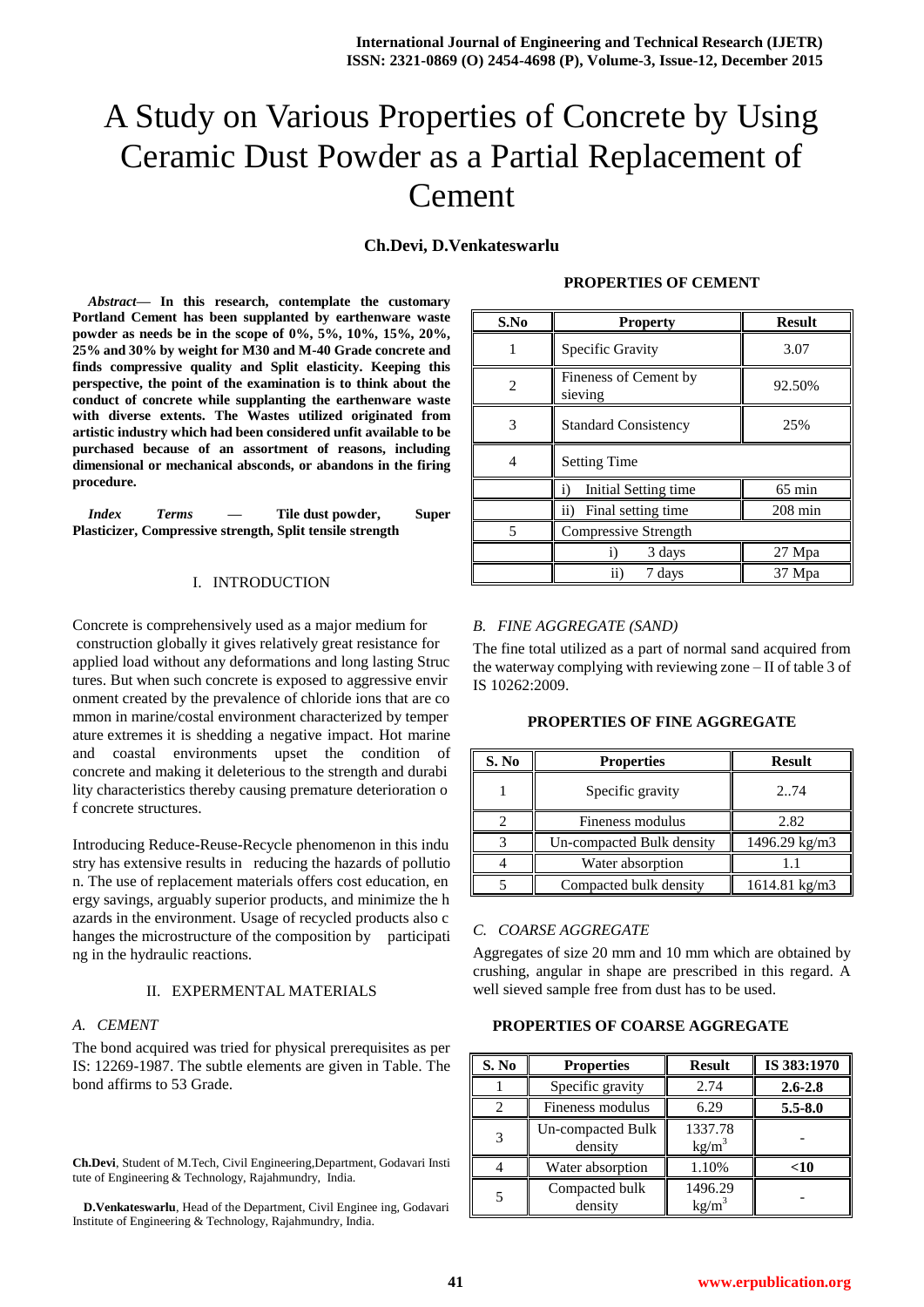## **A Study on Various Properties of Concrete by Using Ceramic Dust Powder as a Partial Replacement of Cement**

## *D. WATER*

This is the slightest costly and imperative element of concrete. The water, which is utilized for making arrangement, should be perfect and free from harmful polluting influences. A well known popular yard stick about water usage in concrete is if the water is drinkable the water is usable for making concrete.

| S. No | <b>Properties</b> | <b>Result</b> |
|-------|-------------------|---------------|
|       | PH                | 7.1           |
|       | Taste             | Agreeable     |
|       | Appearance        | Clear         |
|       | Turbidity         | 1.75          |

# *E. SUPPER PLASTICIZERS*

Conplast SP 430 is a dim cocoa fluid which quickly scatters in water. Conplast SP 430 having the large amounts of water decrease and enhances the quality, thickness, workability without expansion in cement. Conplast SP 430 is a high range super plasticizing admixture which conforms to IS 9103 – 1999.



## **PROPERTIES OF CONPLAST SP 430**

| <b>PROPERTIES</b>                         | <b>RESULT OBTAINED</b>                             |
|-------------------------------------------|----------------------------------------------------|
| Type                                      | Sulphonated naphthalene<br>formaldehyde condensate |
| Specific gravity                          | 1.18 at $30^0$ c                                   |
| Chloride content                          | Nil as per is G 456 and BS:<br>5075                |
| Recommended dosage                        | $0.6-1.5$ liters per 100 Kg of<br>cement           |
| Approximate additional air<br>Entrainment | 1% at normal dosages                               |

## *F. Ceramic waste*

The tile dust is obtained from RAK ceramics Industry at Samalkot. The specific gravity of tile dust is found to be 3.02 and the fineness is found o be 92.50%.



### **PROPERTIES OF CERAMIC POWDER**

| <b>MATERIALS</b>               | <b>CERAMIC POWDER</b><br>$(\%)$ |
|--------------------------------|---------------------------------|
| SiO <sub>2</sub>               | 63.29                           |
| $Al_2O_3$                      | 18.29                           |
| Fe <sub>2</sub> O <sub>3</sub> | 4.32                            |
| CaO                            | 4.46                            |
| MgO                            | 0.72                            |
| $P_2O_5$                       | 0.16                            |
| $K_2O$                         | 2.18                            |
| Na <sub>2</sub> O              | 0.75                            |
| SO <sub>3</sub>                | 0.1                             |
| $CL-$                          | 0.005                           |
| TiO <sub>2</sub>               | 0.61                            |
| SrO2                           | 0.02                            |
| Mn2O3                          | 0.05                            |
| L.O.I (Loss of Ignition)       | 1.61                            |

#### III. MIX DESIGN

Bureau of Indian Standards has recommended step by step procedure for mix design. Here the mix design procedure as per IS:0262:2009. The variation of strength of hardened concrete using tile dust powder as partial replacement of cement is stu died by casting 3 cubes and cylinders for each and every repl acementThe specimens were tested for compression and split tensile strengths by using Compression Testing Machine after curing period of 7days, 28 days.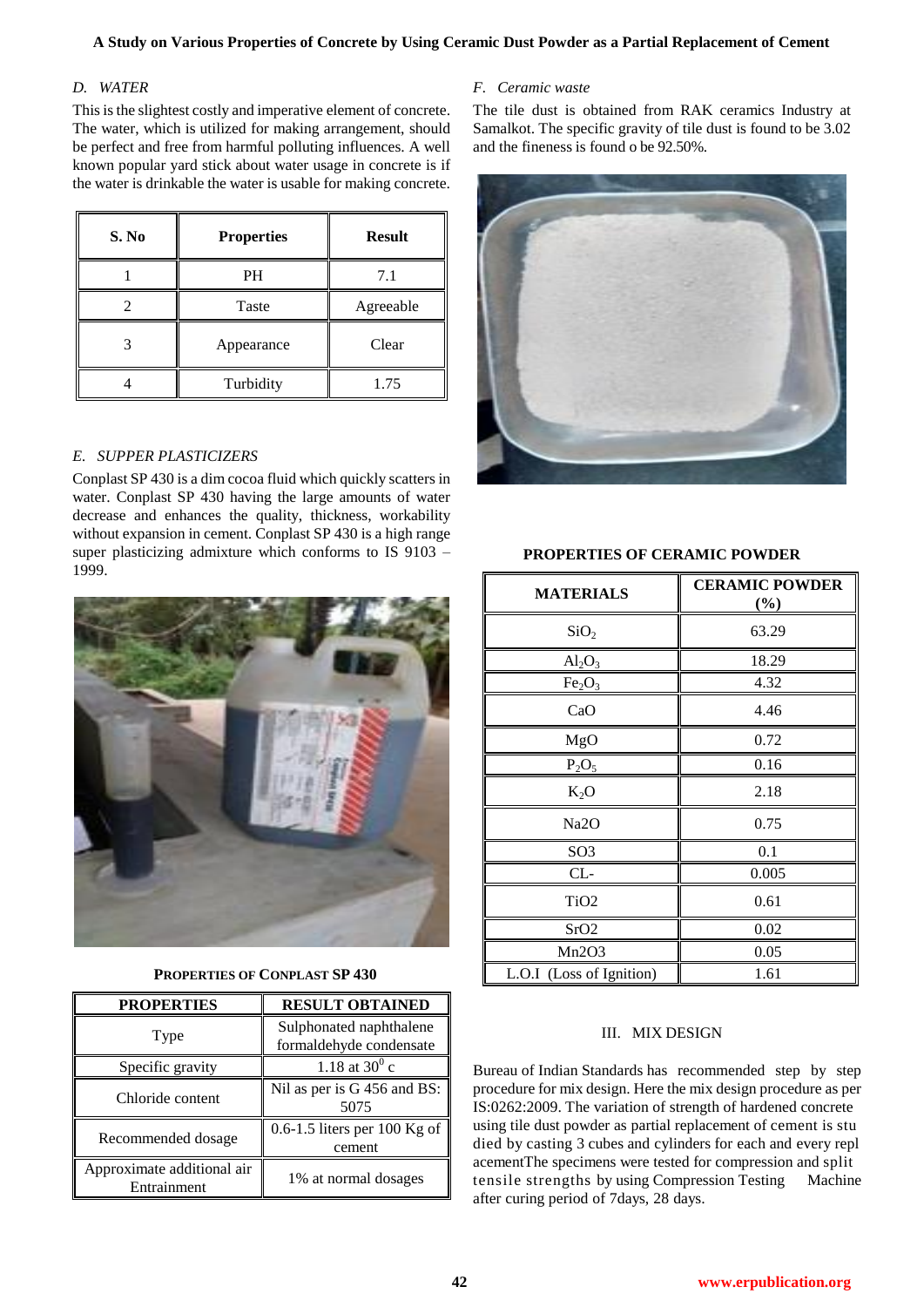#### **International Journal of Engineering and Technical Research (IJETR) ISSN: 2321-0869 (O) 2454-4698 (P), Volume-3, Issue-12, December 2015**

| <b>Materials</b>                             | <b>Normal</b>   | Ceramic powder |         |         |         |         |         |
|----------------------------------------------|-----------------|----------------|---------|---------|---------|---------|---------|
|                                              | <b>Concrete</b> | 5%             | 10%     | 15%     | 20%     | 25%     | 30%     |
| Cement $(kg/m3)$                             | 437.77          | 415.89         | 394.01  | 372.13  | 350.25  | 328.37  | 306.49  |
| Ceramic powder<br>(Kg/m3)                    | $\Omega$        | 21.88          | 43.76   | 65.64   | 87.52   | 109.4   | 131.28  |
| Fine aggregate<br>(kg/m3)                    | 767.92          | 767.92         | 767.92  | 767.92  | 767.92  | 767.92  | 767.92  |
| Coarse aggregate<br>(kg/m3)                  | 1043.21         | 1043.21        | 1043.21 | 1043.21 | 1043.21 | 1043.21 | 1043.21 |
| Conplast SP 430)<br>% by weight of<br>binder | 0.6             | 0.6            | 0.6     | 0.6     | 0.6     | 0.6     | 0.6     |

## **MIX PROPORTIONS OF M30 GRADE CONCRETE**

### **MIX PROPORTIONS OF M40 GRADE CONCRETE**

| <b>Materials</b>                             | <b>Normal</b>   | Ceramic powder |               |        |        |        |        |
|----------------------------------------------|-----------------|----------------|---------------|--------|--------|--------|--------|
|                                              | <b>Concrete</b> | 5%             | 10%           | 15%    | 20%    | 25%    | 30%    |
| Cement $(kg/m3)$                             | 492.5           | 467.88         | 443.26        | 418.64 | 394.02 | 369.4  | 344.78 |
| Ceramic powder<br>(Kg/m3)                    | $\theta$        | 24.62          | 49.25         | 73.87  | 98.49  | 123.11 | 147.73 |
| Fine aggregate<br>$\frac{\text{kg}}{m3}$     | 747.01          | 747.01         | 747.01        | 747.01 | 747.01 | 747.01 | 747.01 |
| Coarse aggregate<br>(kg/m3)                  | 1014.8          | 1014.8         | 1014.8        | 1014.8 | 1014.8 | 1014.8 | 1014.8 |
| Conplast SP 430)<br>% by weight of<br>binder | 0.6             | 0.6            | $0.6^{\circ}$ | 0.6    | 0.6    | 0.6    | 0.6    |

#### IV. RESULTS & DISCUSSIONS

Effect of replacement of ceramic powder as a partial replacement of cement the results of compression test and Split tensile Strength results are shown above. It is noticed that the compressive strength and Split tensile Strength of concrete increases for 15%, replacement with ceramic powder and the compressive strength and Split tensile Strength decreases for 15% and above replacement from the above figures.

From the above results the percentage replacement of ceramic powder the compressive strength and Split tensile Strength of concrete value will not obtained in early age, it will obtained in the lateral age. The above results 0%, 5%, 10%, 15%, 20%, 25% and 30% replacement of ceramic powder 7 days compressive strength value is low compared to 28 days compressive strength.

It is noticed that the compressive strength of 15% replacement of ceramic powder at 28 days strength will be higher than 0% replacement. Concrete on 15% replacement of cement with ceramic waste for M30 Grade, compressive strength obtained is 38.98 N/mm<sup>2</sup> and Split tensile strength obtained is 3.42 N/mm<sup>2</sup>. Concrete on 15% replacement of cement with ceramic waste for M40 Grade, compressive strength obtained is  $51.25$  N/mm<sup>2</sup> and Split tensile strength obtained is  $4.56$  N/mm<sup>2</sup>. For M30, the compressive strength of the tile dust concrete has varied from 35.09 – 38.98 MPa and the split tensile strength is varied from 2.52 – 3.42 MPa for different percentage replacements. As well as for M40, the

compressive strength of the tile dust concrete has varied from 4 5 . 3 2 – 51.25 MPa and the split tensile strength is varied from 3.17 – 4.56 MPa for different percentage replacements.

After the comparison of properties, the tile dust can be used as partial replacement for cement in concrete up to 30% replacement. But it is observed that the strength decreased slightly for 20% replacement so, the strength loss is almost negligible and the decrement of strength is more for 25% and 30% replacements. Hence up to 15% replacement of cement in concrete by tile dust is considerable.

### **FOR M 30 GRADE CONCRETE**

|  |  |                      | 7 Days and 28 days average compressive strength |  |
|--|--|----------------------|-------------------------------------------------|--|
|  |  | (N/mm <sup>2</sup> ) |                                                 |  |

| S. No                    | <b>Replacement</b><br>Percentage | 7 Days | 28 Days |
|--------------------------|----------------------------------|--------|---------|
|                          | 0% replacement                   | 27.42  | 38.46   |
| $\mathfrak{D}$           | 5% replacement                   | 26.12  | 37.28   |
| $\mathcal{R}$            | 10% replacement                  | 26.09  | 37.92   |
| 4                        | 15% replacement                  | 26.58  | 38.98   |
| $\overline{\phantom{0}}$ | 20% replacement                  | 25.68  | 36.35   |
| 6                        | 25% replacement                  | 24.03  | 36.12   |
|                          | 30% replacement                  | 23.36  | 35.09   |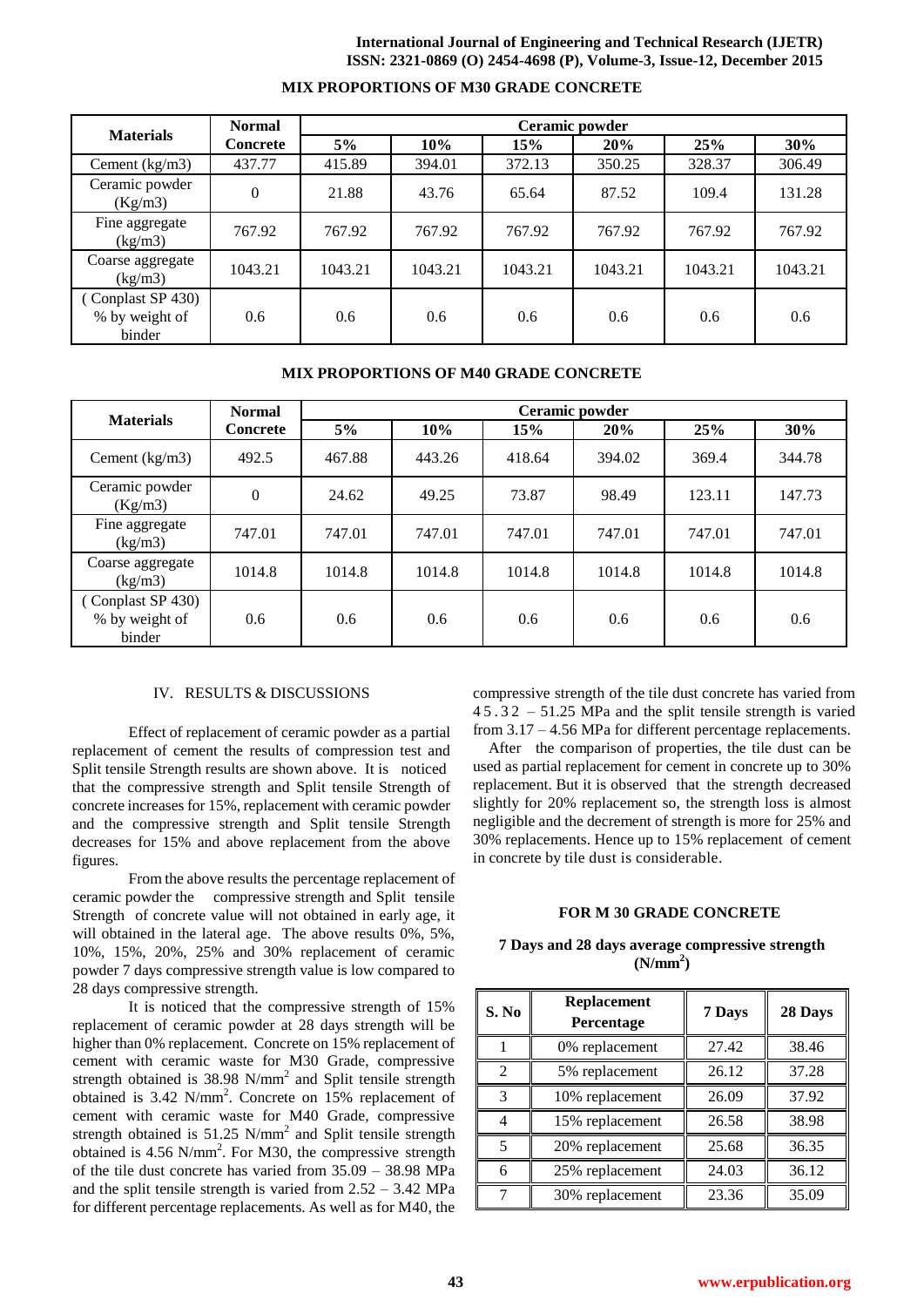







| S. No | <b>Replacement</b><br>Percentage | 7 Days | 28 Days |
|-------|----------------------------------|--------|---------|
|       | 0% replacement                   | 2.35   | 3.1     |
| 2     | 5% replacement                   | 2.12   | 2.92    |
| 3     | 10% replacement                  | 2.21   | 3.12    |
| 4     | 15% replacement                  | 2.45   | 3.42    |
| 5     | 20% replacement                  | 2.14   | 2.78    |
| 6     | 25% replacement                  | 1.94   | 2.66    |
|       | 30% replacement                  | 1.87   | 2.52    |







**FOR M 40 GRADE CONCRETE 7 Days and 28 days average compressive strength**   $(N/mm<sup>2</sup>)$ 

| S.<br>No       | <b>Replacement</b><br>Percentage | 7 Days | 28 Days |
|----------------|----------------------------------|--------|---------|
|                | 0% replacement                   | 36.54  | 48.56   |
| $\overline{2}$ | 5% replacement                   | 36.78  | 48.12   |
| 3              | 10% replacement                  | 36.98  | 47.98   |
| 4              | 15% replacement                  | 37.52  | 51.25   |
| 5              | 20% replacement                  | 36.12  | 47.24   |
| 6              | 25% replacement                  | 35.42  | 47.15   |
| 7              | 30% replacement                  | 35.04  | 45.32   |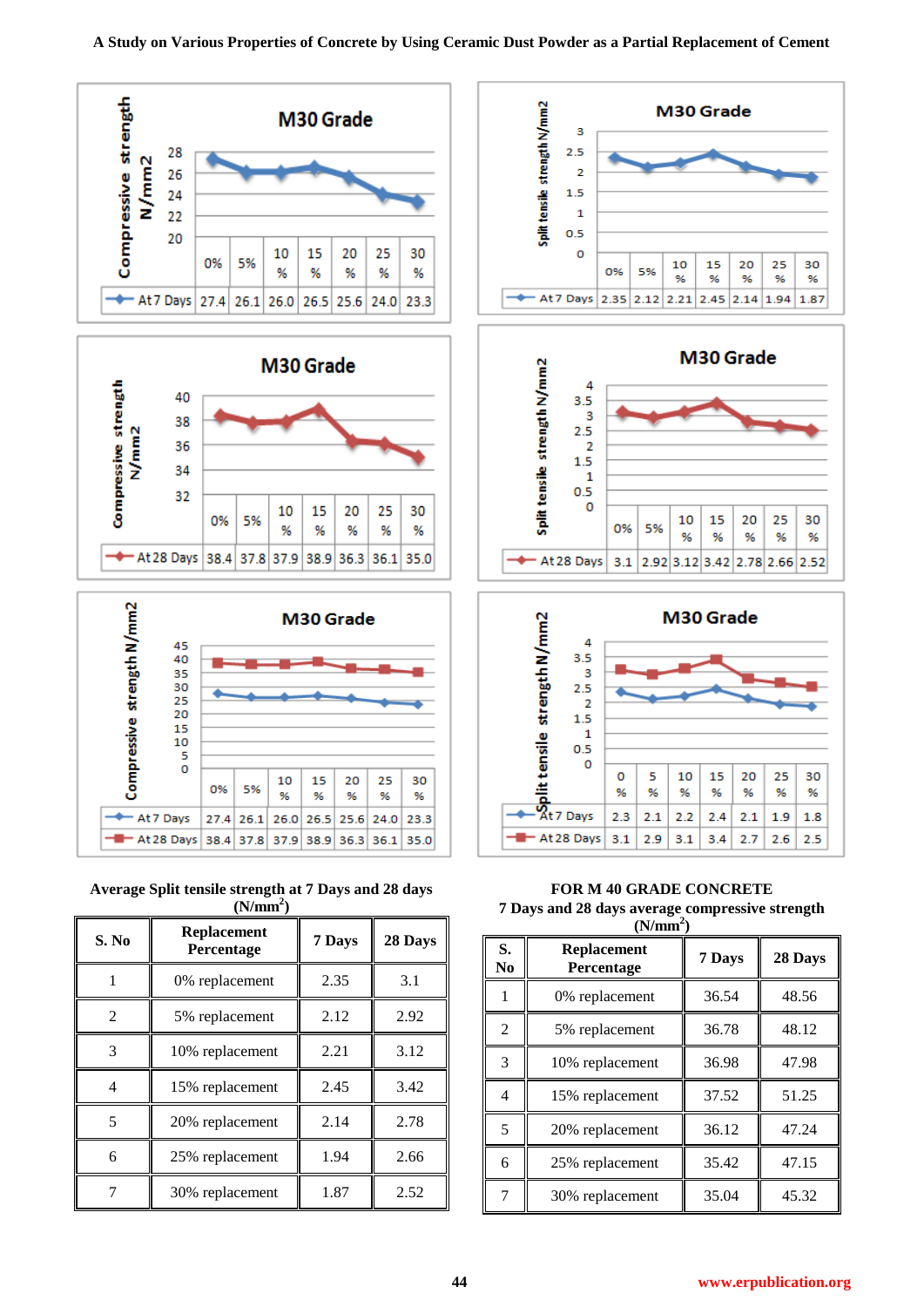#### **International Journal of Engineering and Technical Research (IJETR) ISSN: 2321-0869 (O) 2454-4698 (P), Volume-3, Issue-12, December 2015**









### V. CONCLUSIONS

- 1. The chemical compositions of ceramic tile powder such as  $SiO_2$ ,  $Al_2O_3$ , Fe<sub>2</sub>O<sub>3</sub>, CaO, MgO, P<sub>2</sub>O<sub>5</sub>, K<sub>2</sub>O, Na<sub>2</sub>O, SO<sub>3</sub>, CL,  $TiO_2$ ,  $SrO_2$ ,  $Mn_2O_3$  and L.I.O are comparable with that of cement.
- 2. The Compressive Strength of M30 & M40 grade concrete increases when the replacement of cement with ceramic waste is up to 15% by weight of cement, and further replacement of cement with ceramic powder decrease the compressive strength.
- 3. The Split tensile Strength of M30 & M40 grade concrete increases when the replacement of cement with ceramic waste is up to 15% by weight of cement, and further replacement of cement with ceramic powder decrease the Split tensile strength.
- 4. On 15% replacement of cement with ceramic waste, compressive strength and Split tensile strength obtained is more and the cost of the concrete is reduced, hence it is more economical without compromising concrete strength. It becomes technically and economically feasible.
- 5. Utilization of artistic waste and its application are utilized for the improvement of the construction.
- 6. Using ceramic wastes in concrete can solve several environmental problems.
- 7. By the use of waste material such as ceramic waste, usage of concrete industry's waste products is increased by 20%.
- 8. Since the quantity of binders is optimized, the cracks, shrinkage and other draw backs due to fineness can be avoided.
- 9. The combination of mineral admixture will improve not only strength, also workability so it is recommended to use the ceramic powder as partial replacement of Cement.
- 10. The compressive strength and Split tensile strength of ceramic concrete increases up to 15% replacement and it is decreased at more than 15% replacement so that the percentage of replacement is only considered up to 15%. 11. The strength was not getting at earlier stage so we
	- go for 56 days and 90 days curing period that may be chances to increase the strength of the ceramic concrete.

### **REFERENCES**

- [1] **AmitKumar D. Raval, Indrajit N. Patel, Jayeshkumar Pitroda**  led by Use of Ceramic Powder As A halfway Replacement of Cement. and concluded that Compressive strength of M25 grade concrete increases up to 30% by weight of cement.
- [2] **D.Tavakolia, A.Heidari\*,B andM.Karimian** Department of Civil Engineering, Najafabad Branch, Islamic Azad University, Najafabad.
- [3] **ASTM C 125, Standard Terminology** Relating to Concrete and Concrete Aggregate, 1994 Annual Book of ASTM Standards.
- [4] **Piccolroaz, D. Bigoni and A.Gajo,** an elastoplastic structure for granular materials getting to be durable through mechanical densification. Part I – little strain plan. European Journal of Mechanics A:Solids, 2006, 25, 334-357
- [5] **Ceramic Manufacturing Industry, EUROPEAN COMMISSION, August 2007 (4) Cesar Medinal, M.ISanchez de Rojas, Moises Frias and Andres Juan**, "Using Ceramic Materialos in Ecoefficient Concrete and Precast Concrete Products", Spain
- [6] **I.B.Topcu and M.Canbz,** "utilization of crushed tile as aggregate in concrete", Iranian Journal of Science & Technology, Transaction B, Engineering, Vol. 31, No.B5, pp. 561-565, 2007.